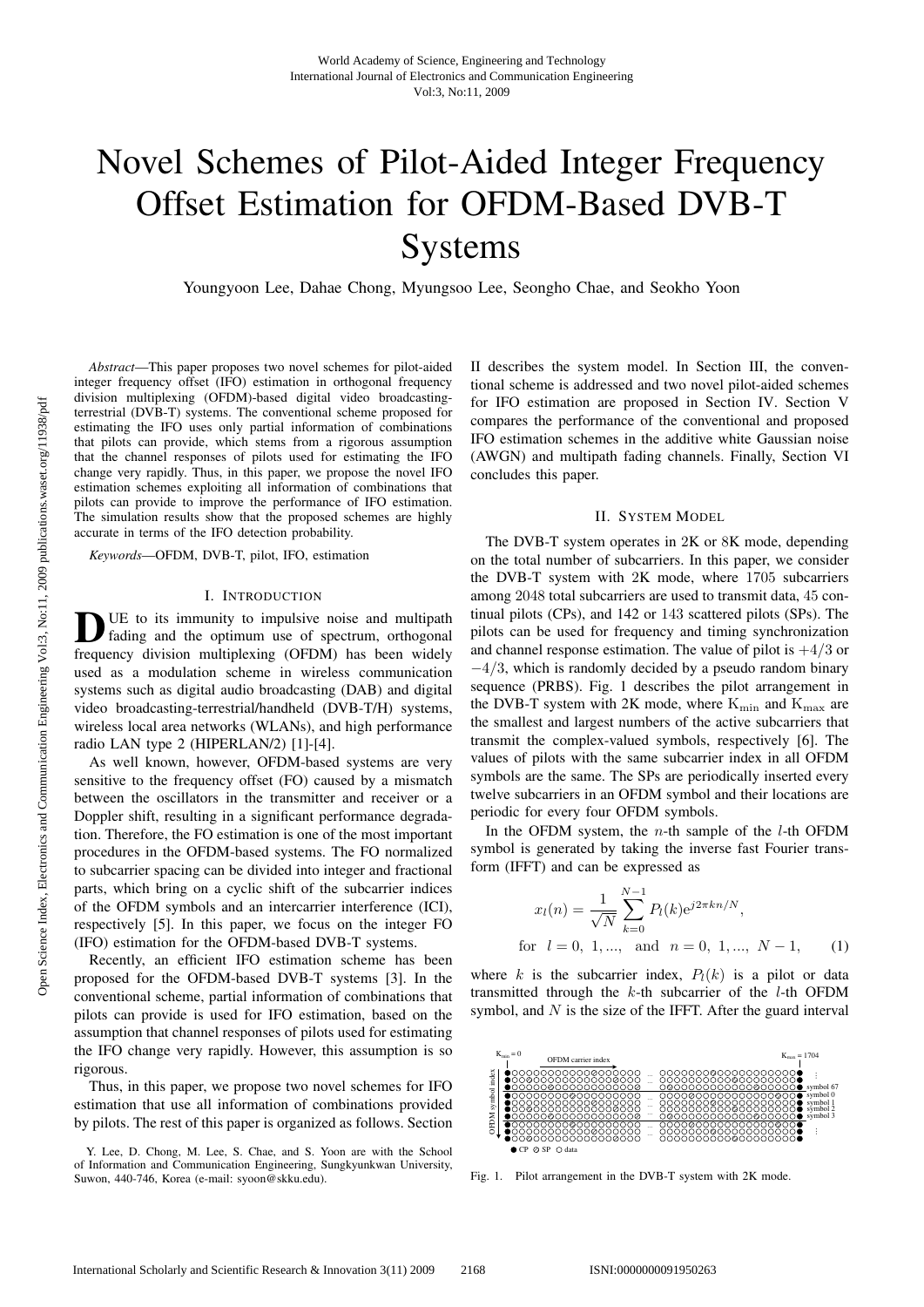is inserted, the output sequence including the guard interval is

$$
x_l^g(n) = x_l(n+N-N_g)_N
$$
, for  $0 \le n \le N+N_g-1$ , (2)

where  $(n)_N$  denotes the residue of n modulo N. Then, the *n*-th sample of the *l*-th received OFDM symbol  $y_l(n)$  in the time domain is obtained as

$$
y_l(n) = e^{j2\pi \Delta (n + lN_T)/N} [h_l(n) \otimes x_l^g(n)] + w_l(n)
$$
  
=  $s_l(n) + w_l(n)$ , (3)

where  $\Delta$ ,  $N_T$ ,  $h_l(n)$ ,  $\otimes$ , and  $w_l(n)$  denote the FO normalized to subcarrier spacing, the length of the OFDM symbol including the guard interval, the channel impulse response, the convolution operation, and an AWGN sample with zeromean and variance  $\sigma_w^2 = \mathbf{E}\{|w_l(n)|^2\}$ , respectively. The signal to poise ratio (SNR) a is defined as  $a \triangleq \sigma^2/\sigma^2$  with signal to noise ratio (SNR)  $\rho$  is defined as  $\rho \triangleq \sigma_s^2 / \sigma_w^2$  with  $\sigma_s^2 = \mathbf{E} f |s_0(n)|^2$  $\sigma_s^2 = \mathbf{E}\{|s_l(n)|^2\}.$ <br>In the receiver

In the receiver, we assume that the timing offset and the fractional FO (FFO) are precisely measured and compensated before the IFO estimation. Then, the FFT output corresponding to the  $k$ -th subcarrier of the  $l$ -th received OFDM symbol is represented as

$$
Y_l(k) = e^{j2\pi \Delta_i l N_T/N} H_l(k - \Delta_i) P_l(k - \Delta_i) + W_l(k), \quad (4)
$$

where  $\Delta_i$  is the IFO,  $H_l(k)$  is the channel response on the k-th subcarrier of the l-th OFDM symbol, and  $W_l(k)$  is the zero-mean complex AWGN sample in the frequency domain. From (4), we can observe that the IFO introduces the cyclic shift of the subcarrier indices in the OFDM symbol.

## III. CONVENTIONAL SCHEME

The conventional scheme uses two templates  $X_l(k)$  and  $\hat{X}_{l}(k)$  related to the indices and values of the pilots in order to estimate the IFO [3].

$$
X_l(k) = \frac{P_l(k')}{P_l(k)}, \quad \text{for} \quad k \in C_{cp} \tag{5}
$$

and

Open Science Index, Electronics and Communication Engineering Vol:3, No:11, 2009 publications.waset.org/11938/pdf

Deen Science Index, Electronics and Communication Engineering Vol:3, No:11, 2009 publications.waset.org/11938/pdf

$$
\hat{X}_l(k) = \frac{P_{l+1}(k)}{P_l(k)}, \quad \text{for} \quad k \in C_{cp},\tag{6}
$$

where  $C_{cp}$  is the set of CP indices and k' is a subcarrier index<br>of the SP nearest to the CP with index of k-As shown in (5) of the SP nearest to the CP with index of  $k$ . As shown in (5) and (6),  $X_l(k)$  and  $\hat{X}_l(k)$  are expressed by the combinations of a CP and its nearest SP in an OFDM symbol and of two CPs located on the same indices in the two consecutive OFDM symbols, respectively. The value that templates have is either +1 or -1.

Assuming that the channel responses of two pilots used in combinations are the same and the SNR is high, an estimate  $\Delta_i$  of  $\Delta_i$  can be obtained as

$$
\hat{\Delta}_{i} = \arg \max_{f \in \{f_{1},...,f_{\alpha}\}} \left\{ \mathbf{Re} \Big( \sum_{k \in C_{cp}} \sum_{l=0}^{D} Z_{l}(k+f) X_{l}(k) + \sum_{k \in C_{cp}} \sum_{l=0}^{D-1} \hat{Z}_{l}(k+f) \hat{X}_{l}(k) e^{j2\pi f N_{T}/N} \Big) \right\},
$$
\n(7)

where f is a trial value of  $\Delta_i$ , which is selected among the most reliable  $\alpha$  trial values obtained based on  $Z_0(k+f)X_0(k)$ ,



Fig. 2. The structure of the conventional scheme exploiting the first template.



Fig. 3. The structure of the conventional scheme exploiting the second template.

 $D+1$  is the number of the OFDM symbols used for estimation of  $\Delta_i$ , and  $Z_l(k + f)$  and  $\hat{Z}_l(k + f)$  are defined as  $Y_l(k + f)$  $f)Y_l^*(k'+f)$  and  $Y_l(k+f)Y_{l+1}^*(k+f)$ , respectively. If  $\alpha$  is<br>set to 1 the conventional scheme estimates the IFO without set to 1, the conventional scheme estimates the IFO without the template defined in (6).

Figs. 2 and 3 illustrate the structures of the conventional scheme exploiting the two templates, when  $\Delta_i = 1$ . In the figures,  $*$  denotes the complex conjugate. Fig. 2 explains the structure using the first template defined in (5). In Fig. 3, the structure using the second template defined in (6) related to the combinations of the two CPs located on the same indices in the two consecutive OFDM symbols is shown.

# IV. PROPOSED SCHEMES

As shown in the previous section, the conventional scheme uses only combinations of two CPs and of a CP and its nearest SP. It means that partial parts of all combinations among CPs and SPs are only used in the conventional scheme. However, this stems from a rigorous assumption that channel responses of a CP and an SP related to the templates change very rapidly. Thus, we consider the additional combinations that pilots provide, which is not used in the conventional scheme, to improve the performance of IFO estimation.

First, we create the following template.

$$
d_{l,m}(n,i) = \frac{P_m(i)}{P_l(n)},
$$
\n(8)

where  $n \in p_l$ ,  $i \in p_m$ ,  $l, m \in \{0, 1, ..., D\}$ , and  $|m - l| \leq 1$ .  $p_l$  and  $p_m$  are the sets of subcarrier indices allocated for pilots in the l-th and m-th OFDM symbol, respectively. Then, exploiting all combinations among pilots in the two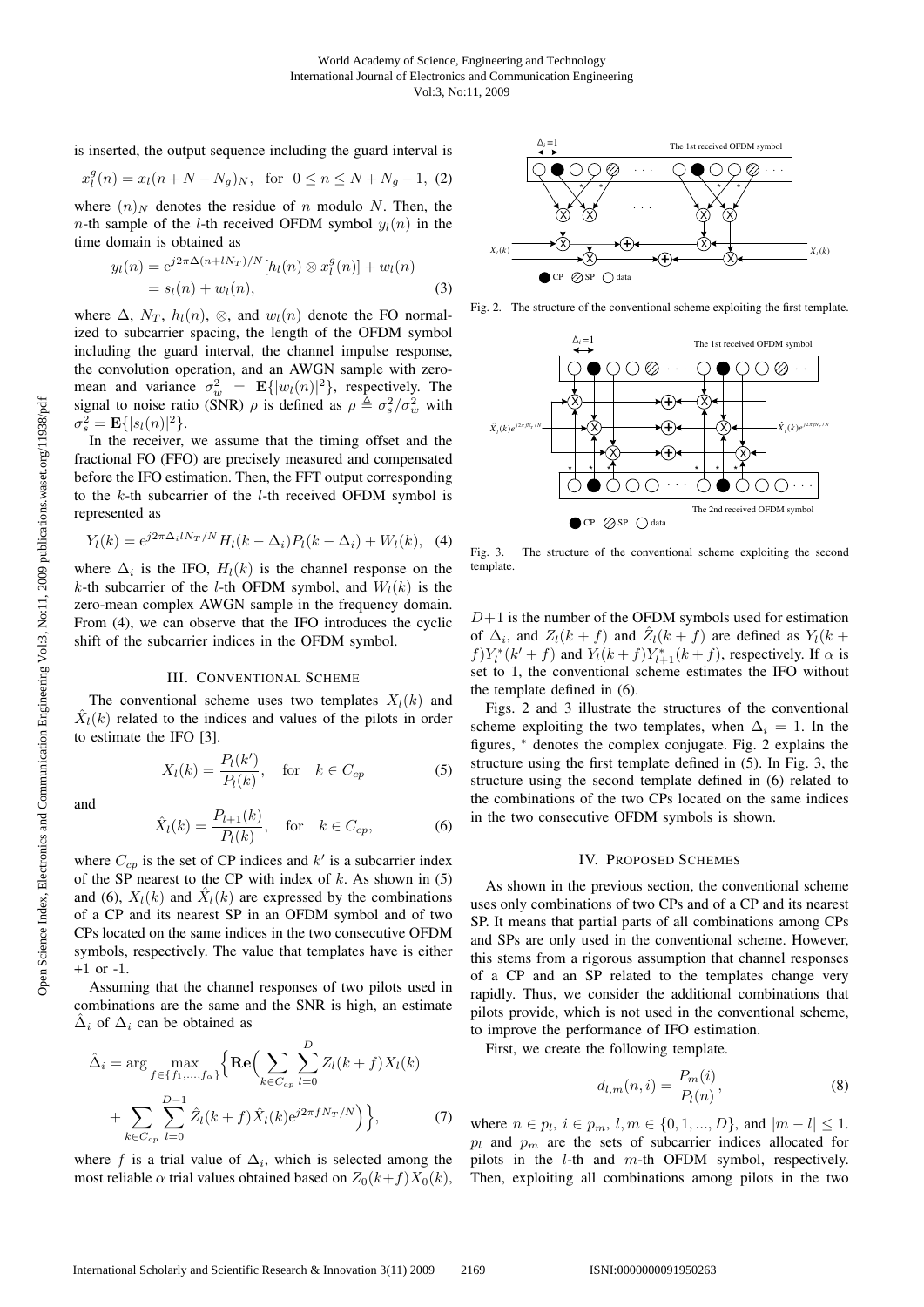consecutive symbols of  $D+1$  OFDM symbols, we can obtain a correlation function as

$$
M(f) = \sum_{n,i \in p_l, p_m} d_{l,m}(n,i) Y_l(n+f) Y_m^*(i+f)
$$
  
 
$$
\times e^{j2\pi f(m-l)N_T/N}.
$$
 (9)

When the SNR is high and the channel responses of the  $n$ -th subcarrier of the  $l$ -th OFDM symbol and the  $i$ -th subcarrier of the  $m$ -th OFDM symbol are the same, we can have the approximation of (9)

$$
M(f) \simeq \sum_{n,i \in p_l, p_m} d_{l,m}(n,i) |H_l(n+f-\Delta_i)|^2
$$
  
\$\times P\_l(n+f-\Delta\_i)P\_m^\*(i+f-\Delta\_i)\$  
\$\times e^{j2\pi(f-\Delta\_i)(m-l)N\_T/N}\$. (10)

If the IFO  $\Delta_i$  is estimated exactly, (10) has a real number. Thus, finally, we obtain the estimate of IFO  $\hat{\Delta}_i$  as

$$
\hat{\Delta}_i = \arg \max_{f} \{ \text{Re}(M(f)) \},\tag{11}
$$

where f is a trial value of  $\Delta_i$ . In the following, this scheme is called the proposed scheme I. As shown in (8), the proposed scheme I uses information of all combination provided from pilots. Thus, the computational load of the proposed scheme I will be relatively high. Also the assumption that the channel responses of a pilot and other pilots remote from it are same is not reasonable.

Taking into consideration the channel responses of pilots and the complexity issue, we propose a modified IFO estimation scheme. In the DVB-T system, the SP is periodically inserted every twelve subcarriers in an OFDM symbol. Considering this period of SP insertion, we can form a group centering every pilot with 25 subcarriers. If two consecutive OFDM symbols are used, the first pilot of the first OFDM symbol is the first center pilot and the last pilot of the second OFDM symbol is the last center pilot. Since there are many pilots in the two consecutive OFDM symbols, many groups are also formed. Focusing on all combinations of pilots within this group, we can modify the template (8) as

$$
\hat{d}_{l,m}(n,i) = \frac{P_m(i)}{P_l(n)},
$$
\n(12)

which satisfies the condition  $|n - i| \leq 12$ . Substituting (12) into (10) we can obtain the modified correlation function as into (10), we can obtain the modified correlation function as

$$
M(f) = \sum_{n,i \in p_l, p_m} \hat{d}_{l,m}(n,i) Y_l(n+f) Y_m^*(i+f) \times e^{j2\pi f(m-l)N_T/N}.
$$
 (13)

The IFO estimation scheme employing this modified correlation function is referred to as the proposed scheme II. Fig. 4 shows an example of a group whose center pilot is the second pilot of the first OFDM symbol.

#### V. SIMULATION RESULTS

In this section, the proposed schemes are compared with the conventional scheme in terms of the IFO detection probability. We consider the DVB-T system with 2K mode and quadrature



Fig. 4. An example of a group in the proposed scheme II.

phase shift keying (QPSK) data transmission. The system parameters used in the simulation are as follows:  $\alpha = N$ ,  $D = 1$ ,  $\Delta_i = 1$ , and a guard interval length of 256 samples. Two channel models are employed: AWGN and multipath fading channels. The multipath fading channel has 9 paths with path delays of 0, 10, 20, 30, 40, 50, 60, 70, and 80 samples, respectively. The amplitude  $A_l$  of the *l*-th path varies independently from the others according to a Rayleigh distribution with exponential power delay profile such that  $\mathbf{E}\{A_l^2\} = \exp(-0.8l)$  and the maximum Doppler frequency<br>is set to 100 Hz. Figs. 5 and 6 show the IEO detection probis set to 100 Hz. Figs. 5 and 6 show the IFO detection probabilities of the conventional scheme and proposed schemes I and II in the AWGN and the multipath fading channels, respectively. As shown in Fig. 5, both proposed schemes I and II outperform the conventional scheme in the AWGN channel. Especially, the proposed scheme I shows dramatic performance improvement. This stems from the fact that the proposed schemes employ more combinations of pilots than those of the conventional scheme. From the figure, we can observe that more combination of pilots can give higher accuracy in the IFO estimation in the AWGN channel and thus, the performance of the proposed scheme I employing all combination of pilots is the best. On the other hand, in the multipath fading channel, the performance of the two proposed schemes is reversed above the SNR value of -10 dB and the performance of the proposed scheme I and conventional scheme becomes reverse in the SNR range, more than -4 dB, respectively as shown in Fig. 6. This is because that the channel responses of pilots used for making the templates have influence on the performance of IFO estimation. The



Fig. 5. IFO detection probabilities in the AWGN channel.